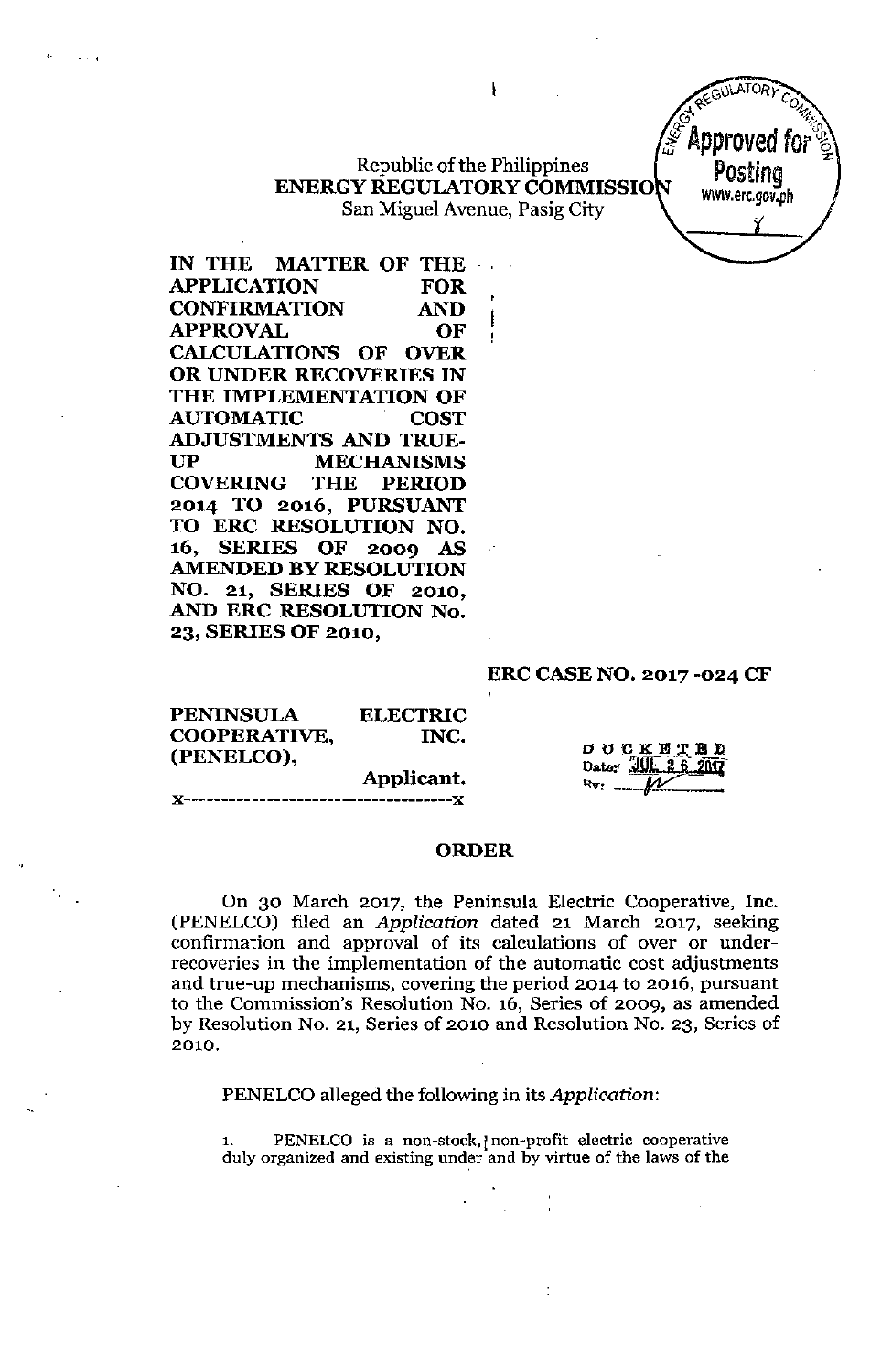Republic of the Philippines, with principal office at the Roman Superhighway, Brgy. Tuyo, Balanga City;

 $\mathbf{I}$ 

2. It holds an exclusive franchise from the National Electrification Commission, to operate an electric light and power distribution service in the whole province of Bataan, with one (1) city, and eleven (11) municipalities, namely: Balanga City, Dinalupihan, Hermosa, Orani, SamaI, Abucay, Pilar, Orion, Limay, Mariveles, Bagac and Morong.

### LEGAL BASES FOR THE APPLICATION

3. ERC Resolution No. 16, Series of 2009 as amended by Resolution No. 21, Series of 2010 establishes the procedure for the automatic recovery or refund of pass through costs and the confirmation process that would govern the automatic cost adjustment and true-up mechanisms approved by the Honorable Commission, with the objective of ensuring appropriate recovery of the pass through costs in an efficient manner and to put in place a fair and transparent process for the confirmation of the automatic cost adjustments implemented by Distribution Utilities and the true-up of other pass-through charges, involving Generation Rate, Transmission Rate, System Loss Rate, Lifeline Rate Recovery, Inter-Class Cross-Subsidy Removal, or Treatment of Prompt Payment Discount, as the case may be;

4. On the other hand, ERC Resolution 23, Series of 2010, adopts the rules implementing the discounts to qualified senior citizen end-users and subsidy from subsidizing end-users on electricity consumption;

5. Foregoing resolutions further require the distribution utilities to file their respective consolidated applications once every three (3) years. Hence, the filing of the instant application, covering the period January 2014 to December 2016.

#### OVER OR UNDER RECOVERIES OF ALLOWABLE COSTS

6. Applying the formulas provided under Resolution 16, Series of 2009 as amended by Resolution 21, Series of 2010 and Resolution 23, Series of 2010, applicant made calculations of the over recoveries charged or under recoveries incurred as against its customers, in the implementation of certain automatic cost adjustments and true-up mechanisms, covering the period January 2014 to December 2016;

7. The results of its calculations are presented hereunder, as follows: I

| <b>Allowable Cost</b><br>(PhP)    |                  | Actual<br>Revenue<br>(PhP) | (Over)/Under<br><b>Recovery</b><br>(PhP) |  |
|-----------------------------------|------------------|----------------------------|------------------------------------------|--|
| <b>Generation Rate</b><br>$'GR$ ) | 5,553,267,466.72 | 5,672,638,527.45           | (119,371,060.72)                         |  |

 $\mathbf{I}$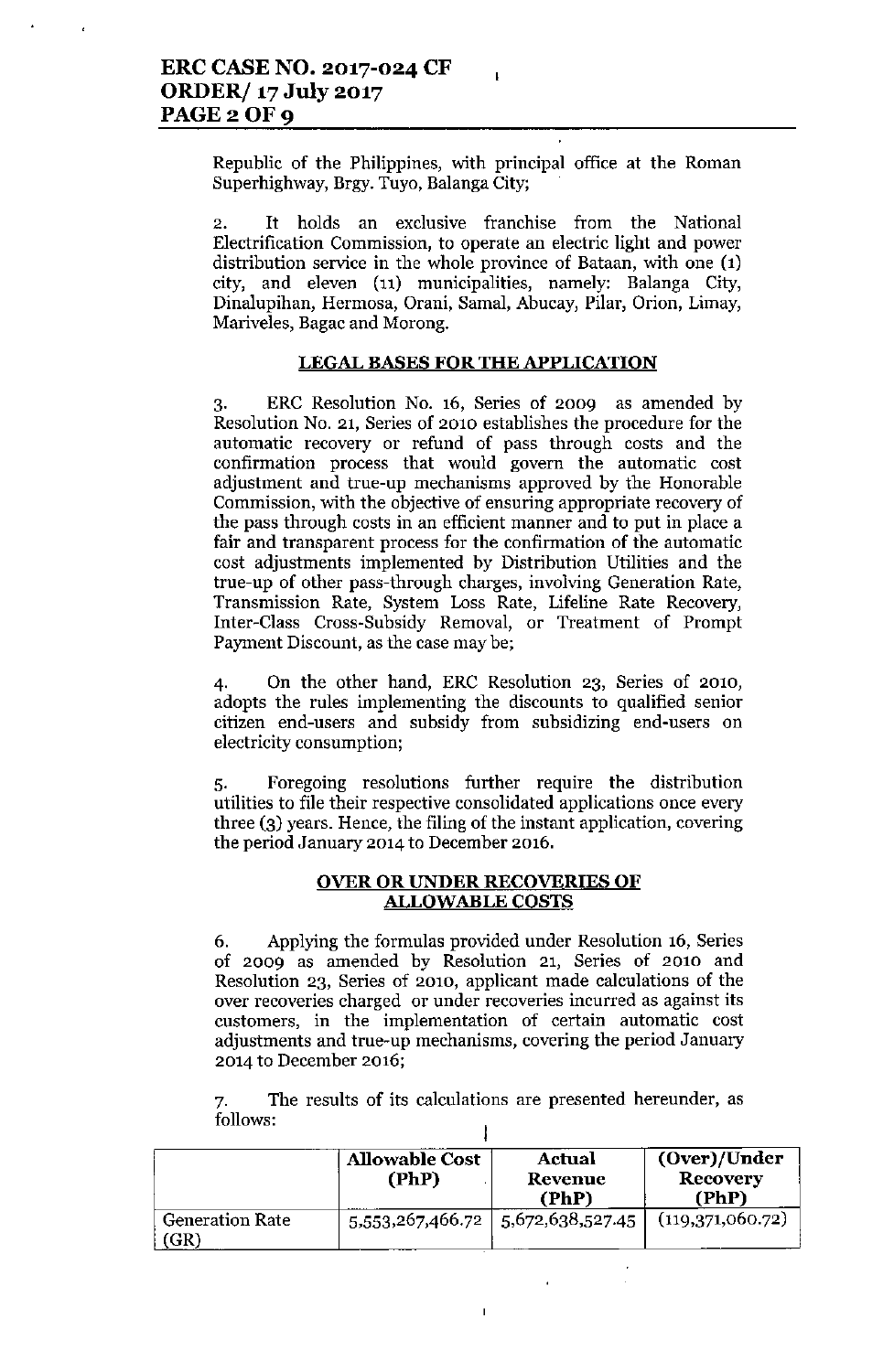| <b>Transmission Rate</b><br>(TR)          | 1,375,032,187.13         | 1,402,654,270.76 | (27, 622, 083.63) |
|-------------------------------------------|--------------------------|------------------|-------------------|
| <b>System Loss Rate</b><br>(SLR)          | 536,148,311.73           | 540,427,216.51   | (4,278,904.77)    |
|                                           | <b>Discount</b><br>(PhP) | Subsidy<br>(PhP) |                   |
| Lifeline Rate (LR)                        | 58,427,074.28            | 53,930,937.14    | 4,496,137.14      |
| Senior Citizen<br>Discount and<br>Subsidy | 57,924.34                | 26,316.88        | 31,607.46         |
|                                           | <b>Net Results</b>       |                  | (146,744,304.53)  |

ţ

 $\frac{1}{4}$ 

## SUPPORTING DATA AND DOCUMENTS

8. In support of the foregoing, applicant is snbmitting the following data and documents covering the period January 2014 to December 2016, attached hereto and made integral parts hereof as follows:

|                     | <b>ANNEX</b>    | <b>NATURE OF DOCUMENT</b>                        |  |
|---------------------|-----------------|--------------------------------------------------|--|
| <b>FOLDER</b>       | <b>MARKINGS</b> |                                                  |  |
|                     |                 | of over/under recoveries<br>Summary              |  |
| Folder <sub>1</sub> | Annex           | computation for the entire period (Per charges   |  |
|                     | A               | and yearly basis)                                |  |
|                     | Annex           | Proposed scheme of refund/collect using the      |  |
|                     | B               | latest kWh sales                                 |  |
| Folder <sub>2</sub> |                 | SUPPLIER AND TRANSMISSION DATA                   |  |
|                     | Annex           | Fully accomplished Supplier and                  |  |
|                     | С               | Transmission Data Sheet for the year             |  |
|                     |                 |                                                  |  |
|                     | Annex           | Power Bills from Suppliers (Power bill, proof of |  |
|                     | D               | payment, Adjusted bill/Debit or Credit Memo)     |  |
| Folder <sub>3</sub> |                 | <b>STATISTICAL DATA</b>                          |  |
|                     | Annex           | Fully accomplished Statistical Data Sheet for    |  |
|                     | E               | the year                                         |  |
|                     | Annex           | Summary of Pilferage Cost Recoveries/            |  |
|                     | F               | Manifestation if no PCR                          |  |
|                     | Annex           | Report of implemented Other Adjustments          |  |
|                     | G               |                                                  |  |
|                     | Annex           | MFSR - Sections A, B and E                       |  |
|                     | $\bf H$         |                                                  |  |
| Folder 4            |                 | <b>ACTUAL IMPLEMENTED RATES DATA</b>             |  |
|                     | Annex           | Fully accomplished Actual implemented Rates      |  |
|                     |                 | Data Sheet for the year                          |  |
|                     | Annex           | Fully accomplished Lifeline Discount Sheet for   |  |
|                     | J               | the year                                         |  |
|                     | Annex           | Fully accomplished Senior Citizen Discount       |  |
|                     | K               | Sheet for the year                               |  |
|                     | Annex           | Consumer Bills per customer class                |  |
|                     | L               | (Non-Lifeliner)                                  |  |
|                     | Annex           | Consumer Bills per lifeline bracket (Lifeliner)  |  |
|                     | М               |                                                  |  |

÷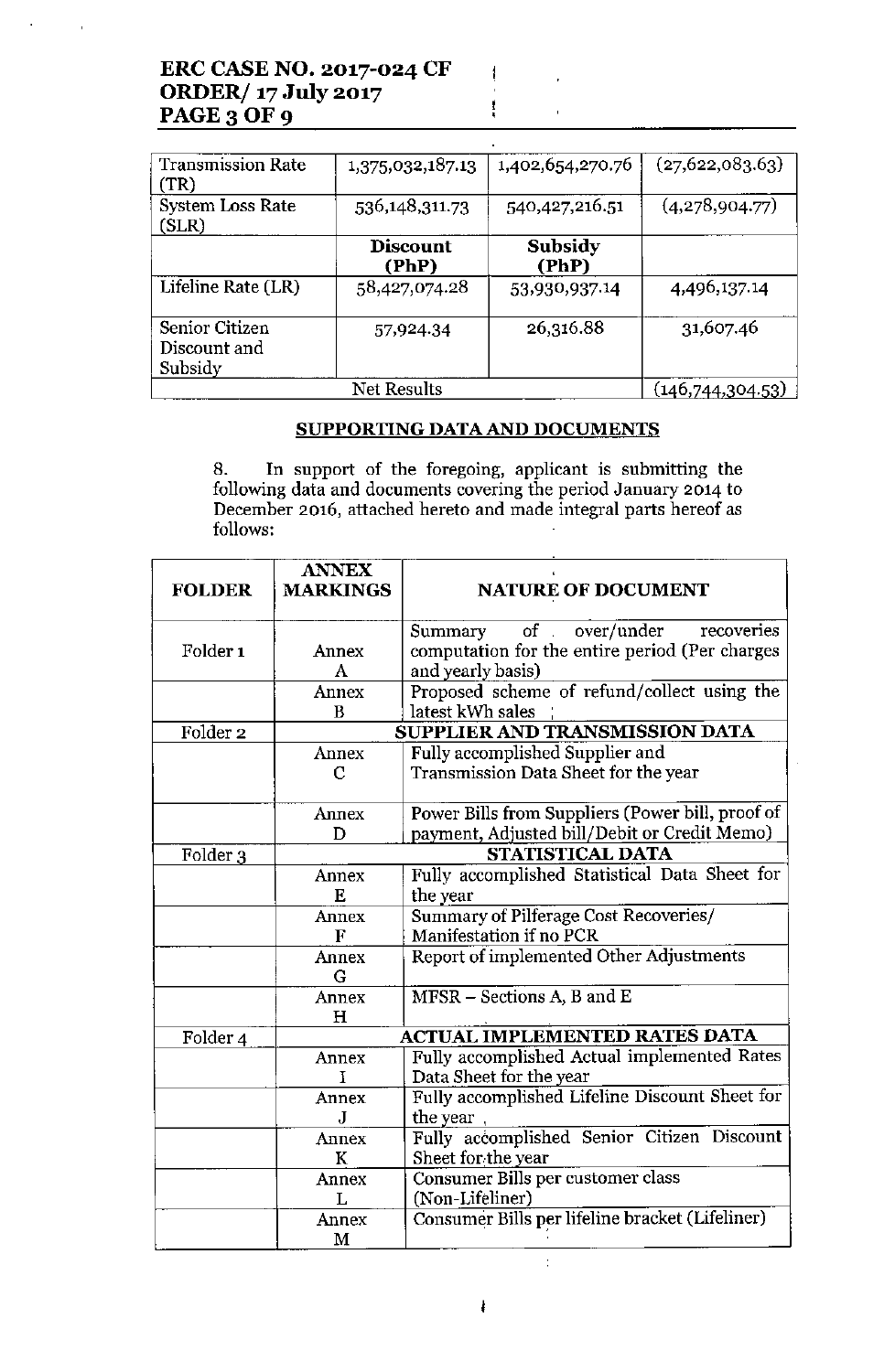# ERC CASE NO. 2017-024 CF ORDER/ 17 July 2017 PAGE 4 OF 9

|                     | Annex | Senior Citizen consumer bills                                                                                         |
|---------------------|-------|-----------------------------------------------------------------------------------------------------------------------|
| Folder <sub>5</sub> |       | <b>OTHER DOCUMENTS</b>                                                                                                |
|                     | Annex | Submitted URR for the year                                                                                            |
|                     | Annex | Computation on how the computed pass-<br>through charges were derived (if not<br>implementing the URR-computed rates) |

9. Additionally, applicant is submitting herewith in support of the instant application, the required electronic copies of the Application together with the foregoing data and documents.

10. Further, in compliance with the pre-filing requirements of the Honorable Commission, applicant is likewise submitting the following documents, to form integral parts hereof, to wit:

| <b>ANNEX</b>    | <b>NATURE OF DOCUMENT</b>                                 |  |  |
|-----------------|-----------------------------------------------------------|--|--|
| <b>MARKINGS</b> |                                                           |  |  |
| Annexes Q       | Proof of furnishing copies of the Application to the      |  |  |
| and series      | Sangguniang Panlungsod of Balanga City and Sangguniang    |  |  |
|                 | Panlalawigan of Bataan                                    |  |  |
| Annexes R       | Proof of publication of the Application in a newspaper in |  |  |
| and series      | circulation in PENELCO's franchise area or where it       |  |  |
|                 | principally operates                                      |  |  |

11. Considering the foregoing, it is respectfully prayed that applicant's calculations of over or under recoveries in the implementation of subject automatic cost adjustments and true-up mechanisms be confirmed and approved, and the cooperative be allowed to refund the over recoveries or collect the under recoveries, as the case maybe, to or from its customers.

### PRAYER

**WHEREFORE,** premises considered, it is respectfully prayed of this Honorable Commission, that after due notice and hearing, PENELCO's calculations of over or under recoveries in the implementation of subject automatic cost adjustments and true-up mechanisms covering the period January 2014 to December 2016, made pursuant to ERC Resolution 16, Series of 2009 as amended by Resolution 21, Series of 2010 and ERC Resolution 23, Series of 2011, be confirmed and approved, and the cooperative be allowed to refund the over recoveries or collect the under recoveries, as the case maybe, to or trom its customers, summarized as follows, to wit:

|                            | <b>Allowable</b><br>Cost (PhP) | Actual<br>Revenue<br>(PhP)              | (Over)/Under<br><b>Recovery (PhP)</b> |
|----------------------------|--------------------------------|-----------------------------------------|---------------------------------------|
| Generation<br>Rate<br>(GR) |                                | $5,553,267,466.72$   $5,672,638,527.45$ | (119,371,060.72)                      |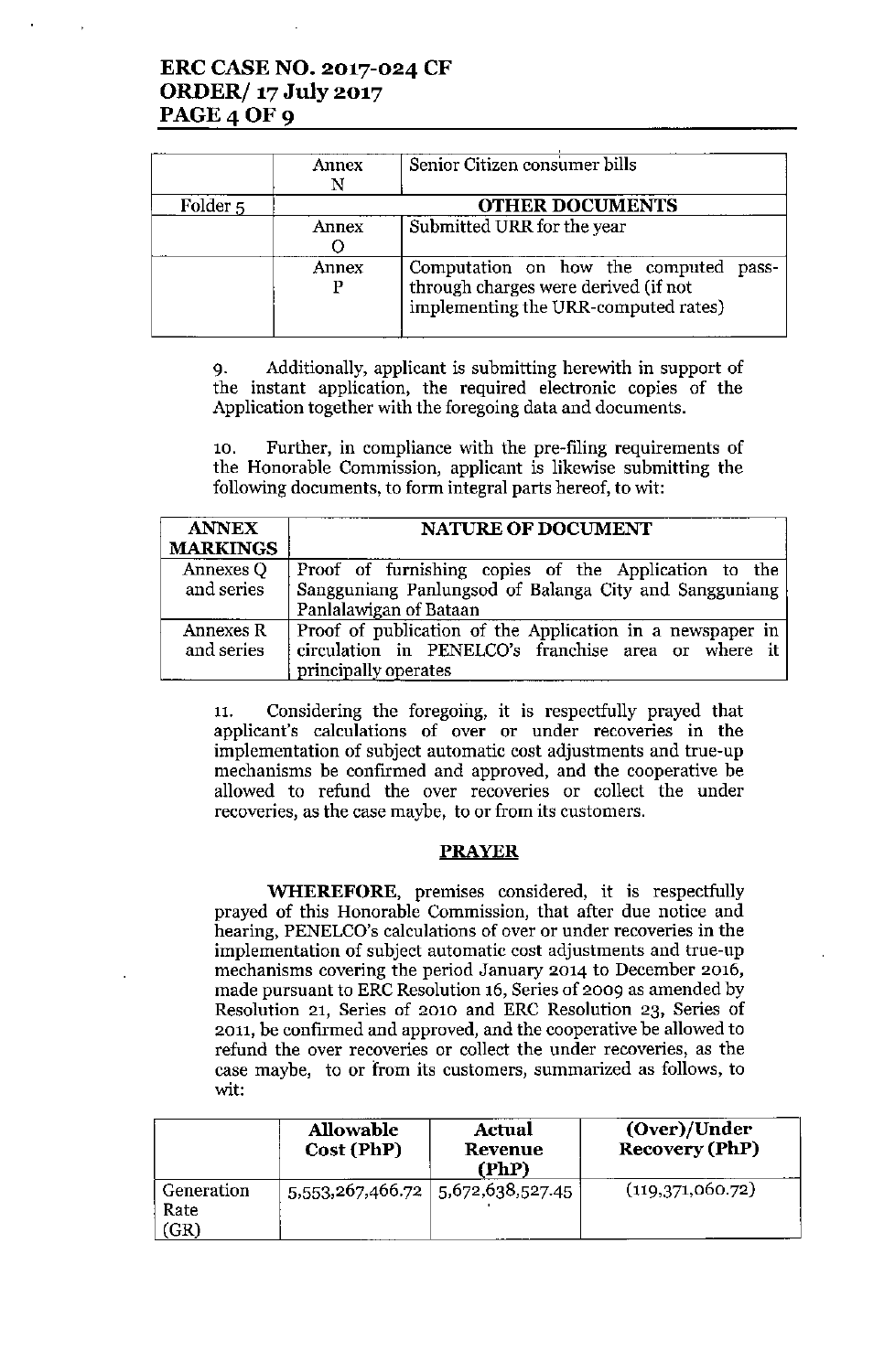# **ERCCASE NO. 2017-024 CF ORDER/ 17 July 2017 PAGE 5 OF 9**

| Transmission<br>Rate (TR)                    | 1,375,032,187.13         | 1,402,654,270.76 | (27,622,083.63)  |
|----------------------------------------------|--------------------------|------------------|------------------|
| System<br>Loss<br>Rate (SLR)                 | 536,148,311.73           | 540,427,216.51   | (4,278,904.77)   |
|                                              | <b>Discount</b><br>(PhP) | Subsidy<br>(PhP) |                  |
| Lifeline<br>Rate<br>(LR)                     | 58,427,074.28            | 53,930,937.14    | 4,496,137.14     |
| Senior<br>Citizen<br>Discount and<br>Subsidy | 57,924.34                | 26,316.88        | 31,607.46        |
| Net Results                                  |                          |                  | (146,744,304.53) |

**Other reliefs, just and equitable in the premises are likewise** prayed for.

Finding the said *Application* sufficient in substance with the required fees having been paid, the same is hereby set for determination of compliance with the jurisdictional requirements, expository presentation, Pre-trial Conference, and presentation of evidence on **10 August 2017 (Thursday) at two o'clock in the afternoon (2:00 P.M.), at the ERCHearing Room, 15th Floor, Pacific Center Building, San Miguel Avenue, Pasig City.**

Accordingly, PENELCO is hereby directed to:

- **1)** Cause the publication of the attached Notice of Public Hearing once (IX) in a newspaper of nationwide circulation in the Philippines at its own expense, with the date of publication to be made not later than ten (10) days before the date of the scheduled initial hearing;
- 2) Furnish with copies of this Order and the attached Notice of Public Hearing the Offices of the Provincial Governors, the City and Municipal Mayors, and the Local Government Unit (LGU) legislative bodies within the affected franchise area for the appropriate posting thereof on their respective bulletin boards;
- 3) Inform of the filing of the *Application,* its reasons therefor, and of the scheduled hearing thereon, the consumers within the affected franchise area, by any other means available and appropriate;
- I 4) Furnish with copies of this Order and the attached Notice of Public Hearing, the Office of the Solicitor General (OSG), the Commission on Audit (COA), and the Committees on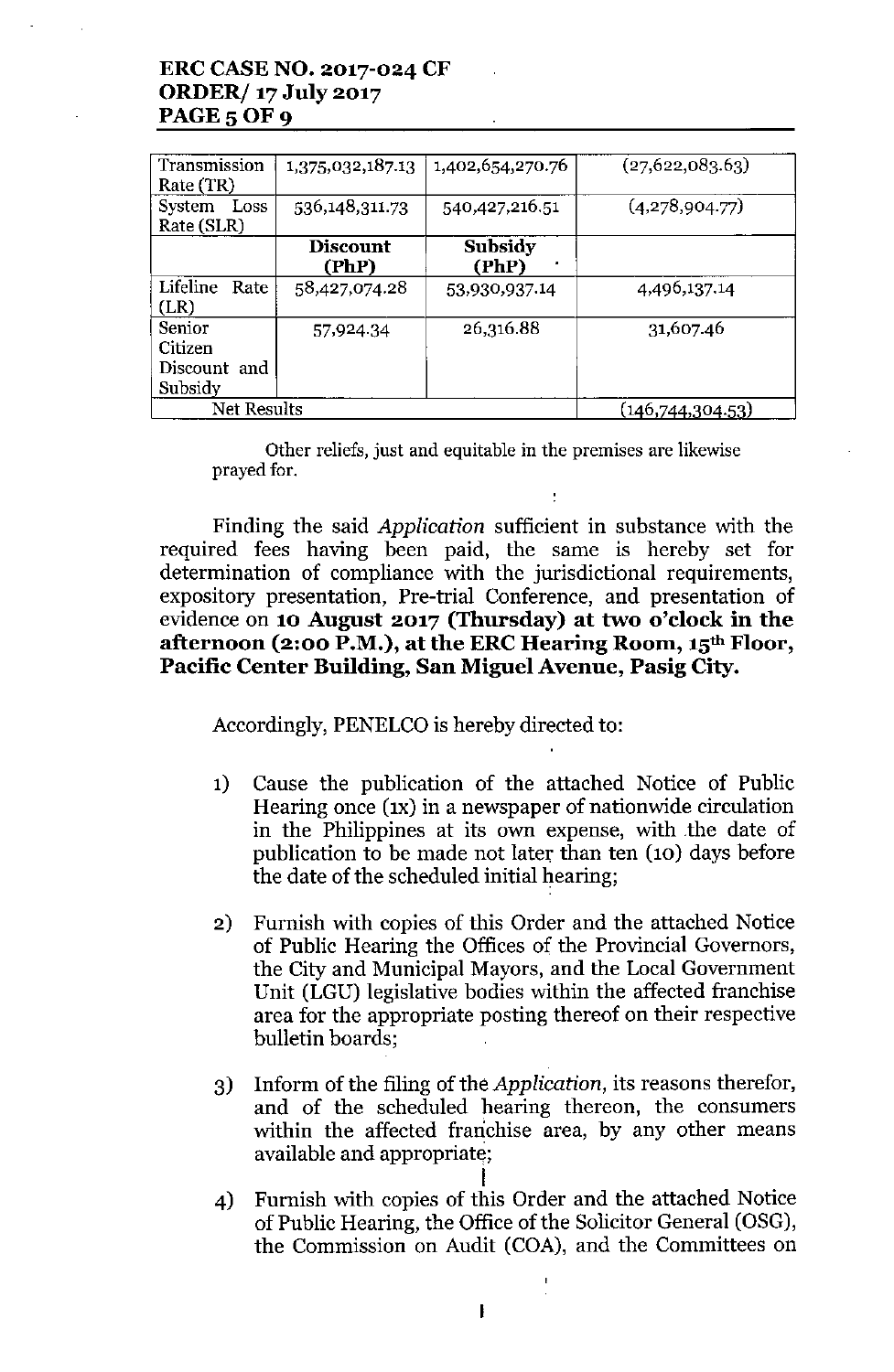Energy of both Houses of Congress. They are hereby requested, if they so desire to send their duly authorized representatives at the scheduled hearing; and

5) Furnish with copies of the *Application* and its attachments all those making requests therefor, subject to reimbursement of reasonable photocopying costs.

On the date of the initial hearing, Applicant must submit to the Commission its written compliance with the aforementioned jurisdictional requirements attaching therewith, methodically arranged and duly marked the following:

- 1) The evidence of publication of the attached Notice of Public Hearing consisting of affidavit of the Editor or Business Manager of the newspaper where the said Notice of Public Hearing was published, and the complete issue of the said newspaper;
- 2) The evidence of actual posting of this Order and the attached Notice of Public Hearing consisting of certifications issued to that effect, signed by the aforementioned Governors, Mayors, and LGU legislative bodies or their duly authorized representatives, bearing the seals of their offices;
- 3) The evidence of other means employed by Applicant to inform of the filing of the *Application,* the reasons therefore, and of the scheduled hearing thereon, the consumers within the affected franchise area;
- 4) The evidence of receipt of copies of this Order and the attached Notice of Public Hearing by the Office of the Solicitor General (OSG), the Commission on Audit (COA), and the Committees on Energy of both Houses of Congress;
- 5) The evidence of receipt of copies of the *Application* and its attachments by all those making requests therefor, if any; and '
- 6) Such other proofs of compliance with the requirements of the Commission. .

 $\ddot{1}$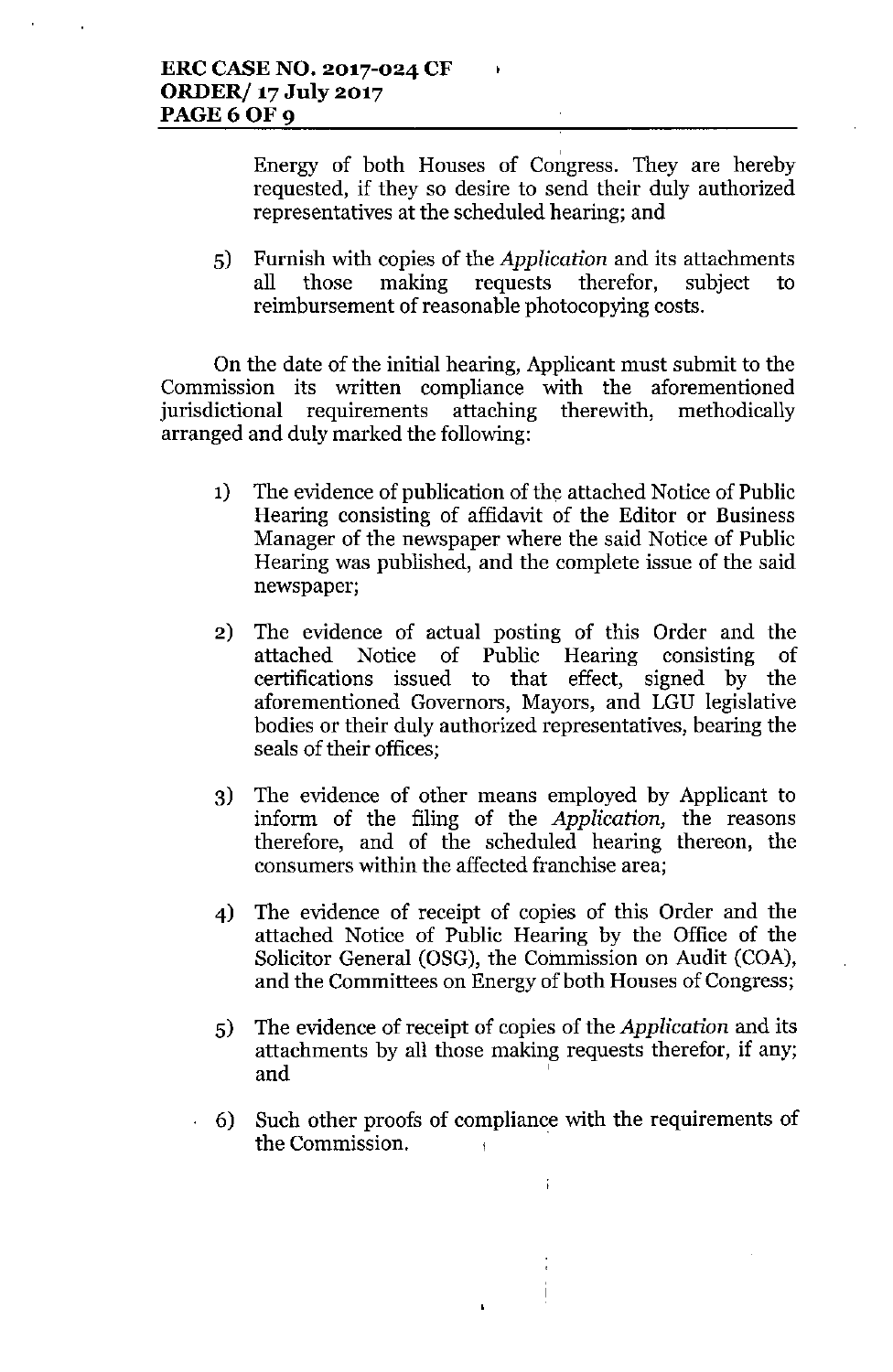Applicant and all interested parties are also required to submit, at least five (5) days before the date of initial hearing and Pre-Trial Conference, their respective Pre-Trial Briefs containing, among others:

- 1) A summary of admitted facts and proposed stipulation of facts;
- 2) The issues to be tried or resolved;
- 3) The documents or exhibits to be presented, stating the purposes and proposed markings therefore; and
- 4) The number and names of the witnesses, with their written testimonies in a Judicial Affidavit form attached to the Pretrial Brief.

Failure of Applicant to comply with the above requirements within the prescribed period shall be a ground for cancellation of the scheduled hearing, and the resetting of which shall be six (6) months from the said date of cancellation.

PENELCO must also be prepared to make an expository presentation of the instant *Application,* aided by whatever communication medium that it may deem appropriate for the purpose, in order to put in plain words and explain, for the benefit of the consumers and other concerned parties, what the *Application* is all about and the reasons and justifications being cited in support thereof.

## SO ORDERED.

Pasig City, 17 July 2017.

FOR AND BY AUTHORITY OF THE COMMISSION:

ALFRÉDO J. NON

Officer-in-Charge of the ERC

 $\mathbf{I}$ 

 $LS: \widehat{ARQ}/\widehat{GLS}/APV$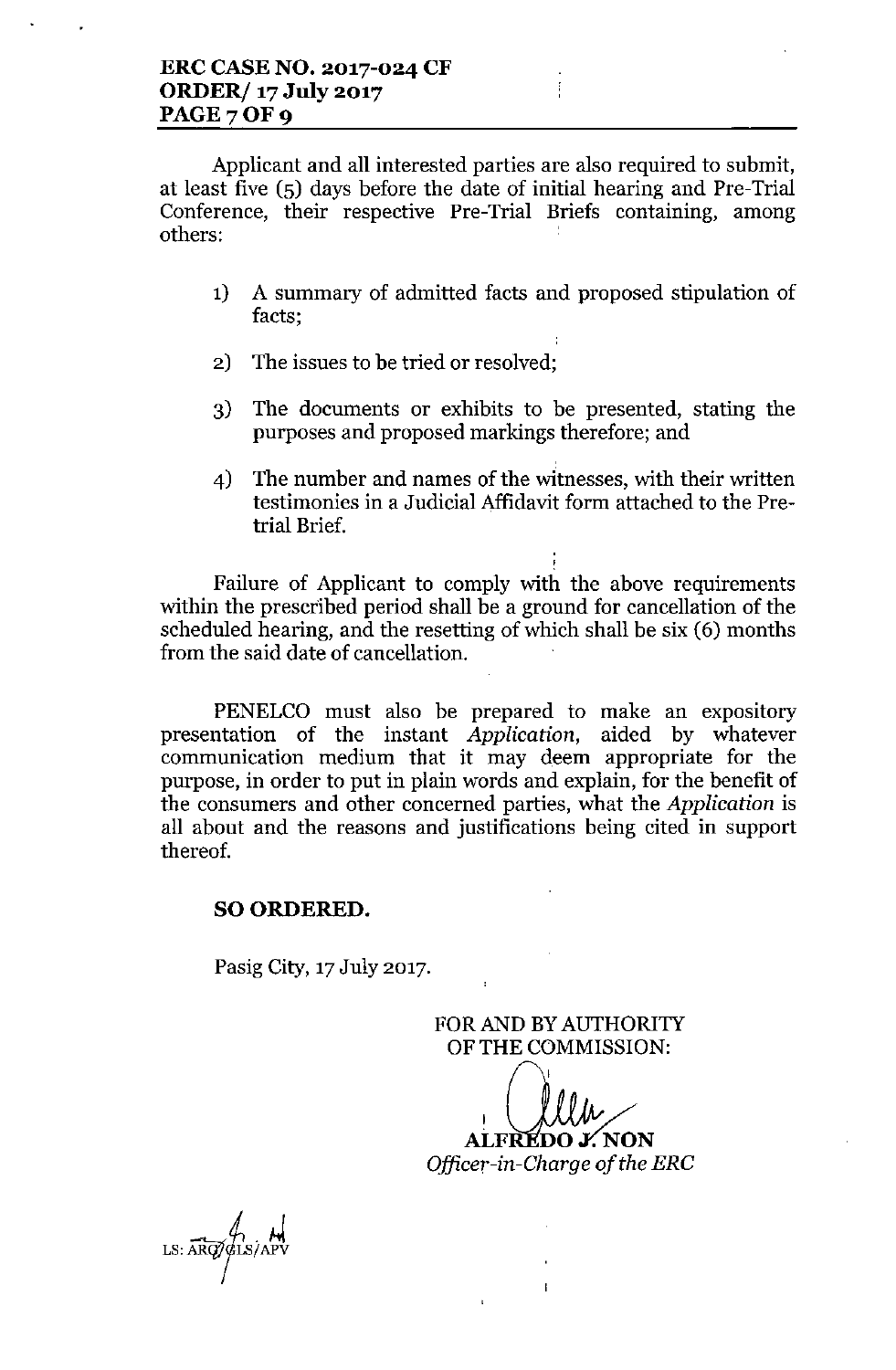Copy Furnished:

| 1. Dechavez & Evangelista Law Offices                            |
|------------------------------------------------------------------|
| Atty. Nelson V. Evangelista                                      |
| Counsel for Applicant PENELCO                                    |
| Unit 2008 Tycoon Centre, Pearl Drive, Ortigas Center, Pasig City |

- 2. Peninsula Electric Cooperative, Inc. (PENELCO) *Applicant* Roman Superhighway, Brgy. Tuyo, Balanga City
- 3. Office of the Solicitor General 134 Amorsolo Street, Legaspi Village, Makati City
- **4. Commission on Audit Commonwealth Avenue, Quezon City**
- **5. Senate Committee on Energy** GSIS Bldg. Roxas Blvd., Pasay City
- **6. House Committee on Energy** Batasan Hills, Quezon City
- 7. Philippine Chamber of Commerce and Industry (PCCI) 3<sup>rd</sup> Floor, Chamber and Industry Plaza (CIP), 1030 Campus Avenue corner **Park Avenue, McKinley Town Center, Fort Bonifacio, Taguig City**

 $\overline{1}$ 

- 8. Office of the Governor **Province of Bataan**
- 9. Office of the LGU legislative body **Province of Bataan**
- 10. Office of the Mayor **Balanga City, Bataan**
- 11. Local Government Unit (LGU) legislative body Balanga City, Bataan
- 12. Office of the Mayor **Dinalupihan, Bataan**
- 13. Office of the LGU legislative body **Dinalupihan, Bataan**
- 14. Office of the Mayor **Hermosa, Bataan**
- 15. Office of the LGU legislative body **Hermosa, Bataan**
- 16. Office of the Mayor **Orani, Bataan**